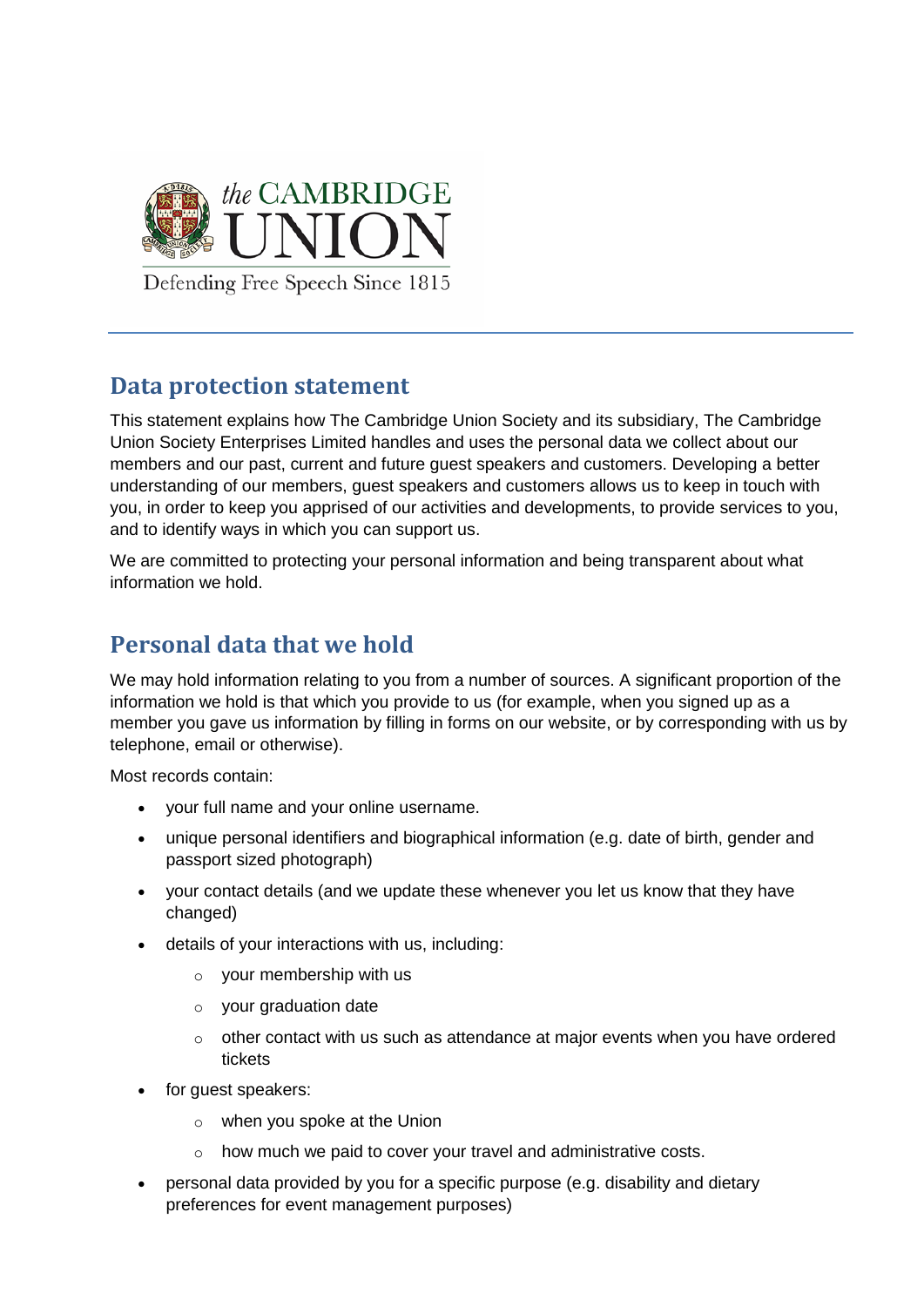your communication preferences, to help us provide tailored and relevant communications

We also record, where applicable, based on information which you provide to us and, in some cases, publicly available information and information (as listed below):

- financial information relating to you, including:
	- o your history of donations or sponsorship made to us
- your career highlights and other life achievements
- information about your areas of interest and extra-curricular activities

#### **How we use your data**

Your data is used by us for a number of interdependent purposes in support of member relations, guest speaker and customer communications and, in the past, fundraising (We hold some historic fundraising information) These include:

- sending you publications (e.g. term cards and updates about our activities)
- providing services
- sending you details of volunteering opportunities
- inviting you to our events
- internal record keeping, including the management of any feedback or complaints
- administrative purposes (e.g. in order to process a donation you have made or to administer an event you have registered for or attended)

Before seeking or accepting major donations we were required to conduct due diligence, including reviewing publicly available personal data relating to the donor's criminal convictions and offences.

Communications to you may be sent by post, telephone or electronic means (principally by email), depending on the contact details we hold, the consent that you have provided, and the preferences expressed by you about the types of communications you wish to receive.

If you have concerns or queries about any of these purposes, or how we communicate with you, please contact us using the details listed below.

We will always respect a request by you to stop processing your personal data, and in addition your statutory rights are set out below.

### **When we share your data with others (our partners)**

We share the above categories of data with the University and the Colleges to provide you with a coordinated approach. Any transmission of data to or from the University and Colleges is managed through agreed processes which comply with relevant data protection legislation. The University and each College has its own data protection statement and procedures.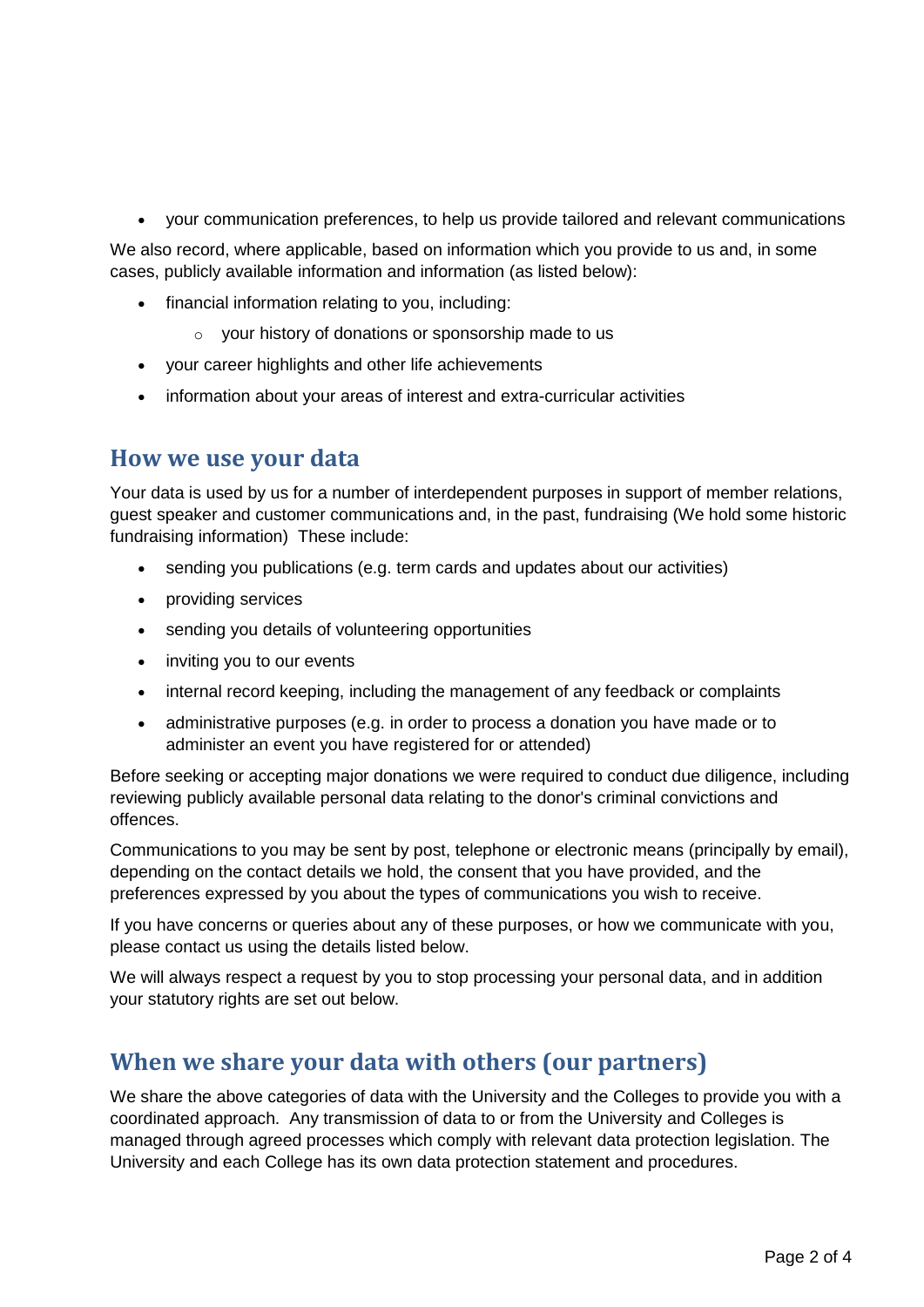Additionally, we share the above categories of data on a considered and confidential basis, where appropriate, with selected companies who provide products and services to us

### **How we protect your data**

We ensure we have appropriate data sharing arrangements in place before sharing your personal data.

We do not sell your personal data to third parties under any circumstances.

We also facilitate communication between individual members, but in doing so we do not release personal contact details without prior permission.

Any transfers of your data overseas (outside of the European Economic Area), as set out above, are protected either by an 'adequacy decision' by the European Commission (declaring the recipient country as a 'safe' territory for personal data) or by standard contractual clauses adopted by the European Commission (which give obligations for the recipient to safeguard the data). Further information about the measures we use to protect data when being transferred internationally is available from us (via the contact details are set out below).

### **Your rights**

You have the right to:

- ask us for access to, or rectification or erasure of your data
- restrict processing (pending correction or deletion)
- object to communications or direct marketing
- ask for the transfer of your data electronically to a third party (data portability)

You have the right to lodge a complaint with the Information Commissioner's Office at <https://ico.org.uk/concerns/>

### **Further information**

The legal basis for processing your personal data for the interdependent purposes set out above is that it is necessary for the pursuit of our legitimate interests. We always handle your personal data securely and minimise its use, and there is no overriding prejudice to you by using your personal information for these purposes. In addition, there is no statutory or contractual requirement for you to provide us with any personal data.

The controller for your personal data is the Cambridge Union Society Bursar, and he can be contacted at [bursar@cus.org](mailto:bursar@cus.org) or at our postal address:

Bursar

The Cambridge Union Society

9A Bridge Street